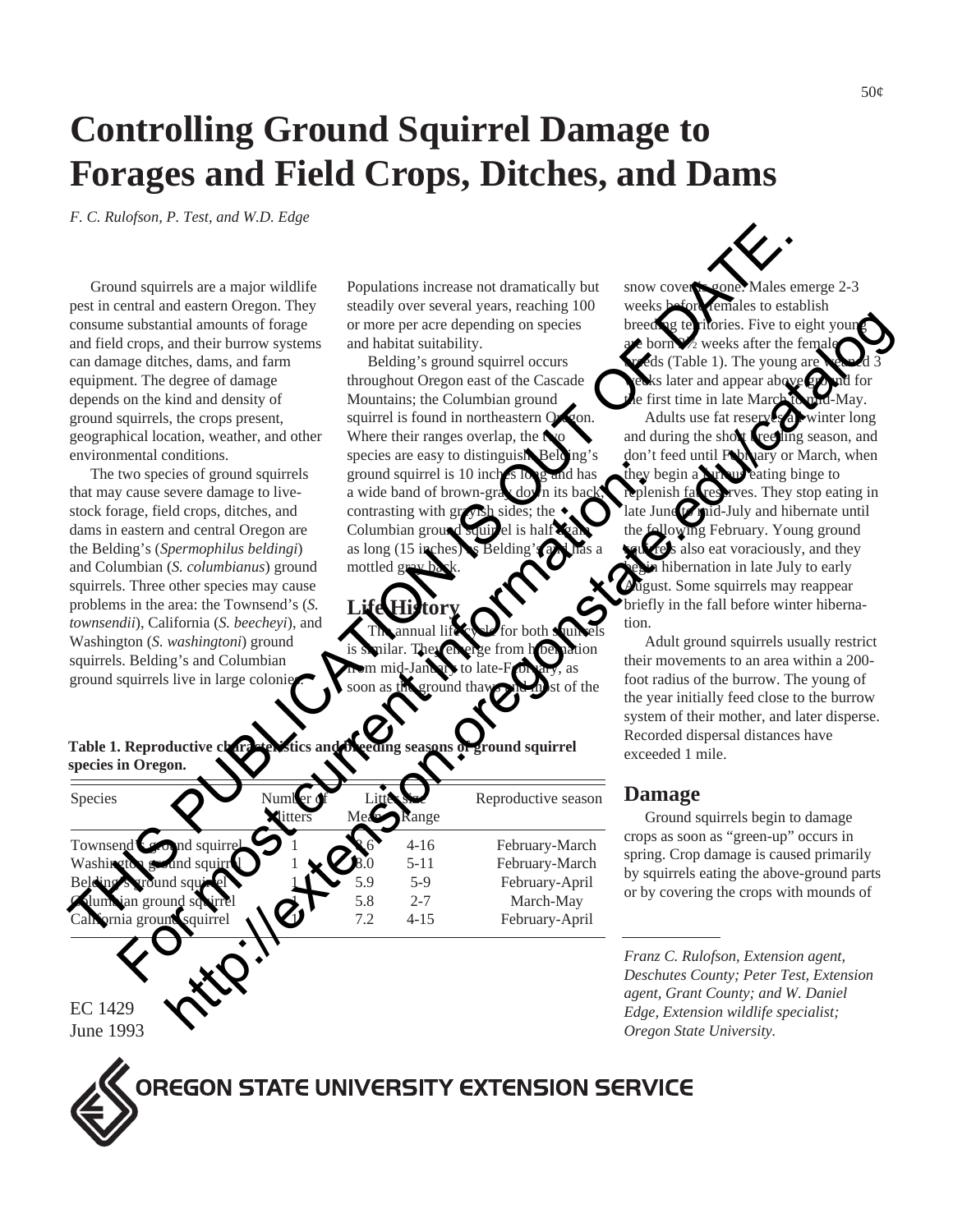soil from their burrow excavations. These mounds also may damage mowing equipment, and raising mowers to clear mounds reduces the harvestable yield of hay crops. Burrows in irrigated fields often cause water loss, which makes flood irrigation of alfalfa impossible. Burrows may weaken earthen stock dams and levees, causing them to leak or wash away. Burrowing on hilly or mountainous terrain also may accelerate soil erosion by channeling runoff.

Many ranchers suffer significant losses due to ground squirrels. Ground squirrels are a serious pest on rangelands, competing directly with livestock for forage. They also can be a serious pest in pasture land and in some areas cause extensive losses in alfalfa production. The problem is most severe in years of belownormal rainfall, when forage is scarce.

One study showed in a single day 355 Columbian ground squirrels can consume the same amount of forage as 1 cow, and 96 squirrels can consume the same amount as 1 sheep. In northern California, another study reported that, during the growing season, 123 Belding's ground squirrels per acre consumed 1,790 pounds of alfalfa per acre.

Most of the damage to alfalfa occurs before the first cutting. Estimates in Oregon indicate 45% or more of the first cutting of alfalfa may be lost to gro

squirrels. Usually by the time the second cutting is approaching maturity, the squirrels are hibernating and little damage occurs. However, during periods of poor production or cool weather, damage can extend into the second cutting. Thus, the period of damage is fairly short, extending from "green-up" until early to mid-July.

#### **Management Methods**

In the past, flood irrigation flooded ground squirrels' tunnel systems, providing an effective form of control. Now, most irrigation is of the sprinkler system type, which does not flood tunnel systems.

The most effective and economical method of controlling moderatepopulations of ground squirrels over large areas is toxic baits. Shooting, trapping, or burrow fumigation may b small, isolated populations, or there is concern endangered speci wildlife. more labor **h** tensive, and **re** unlikely to be cost effective except for high-value Every treated grain the columbing in the state of the state of the state of the state of the state of the state of the state of the state of the state of the state of the state of the state of the state of the state of th

crops.

Few rodenticides are available for above-ground control of ground squirrels. Anticoagulants, such as chlorophacinone and diphacinone, are available in several commercially prepared baits. Anticoagulants are effective, but require multiple baitings. Acute toxicants such as zinc phosphide are faster acting and less expensive.

Timing of **b**<sub>it</sub> application is critical for effective ground squirrel control. Control should be initiated immediately after the entire population has emerged from hivernation, 2-3 weeks after the quirrels appear. Food may be so time because spring grow  $ve$  started, and squirrels  $\mathbf{\hat{v}}$ accept treated grain baits.

In warmer climates who e green forage already is plentiful when the squirrels emerge, cereal baits may be ineffective. In these areas, control is delayed until later in the spring or early summer, when seeds make up much of dirrels' diet and bait acceptance is During this time, the young above ground and the number to be controlled is greater than during the breeding season.

In many areas, adult ground squirrels hibernate in the summer, and in other areas, a summer estivation may occur. In these cases, control is ineffective because much of the population is unavailable to feed on bait.



**Figure 1.** Bait stations can prevent exposure of baits to nontarget animals. Tires can be laced shut to prevent rainfall or irrigation water from entering the tire and soaking the bait (A). You can build a simple ground squirrel bait box from wood (B), or from PVC pipe (C). (Illustrations B and C adapted from *Wildlife Pest Control Around Gardens and Homes,* University of California Cooperative Extension Publication No. 21385, 1984.)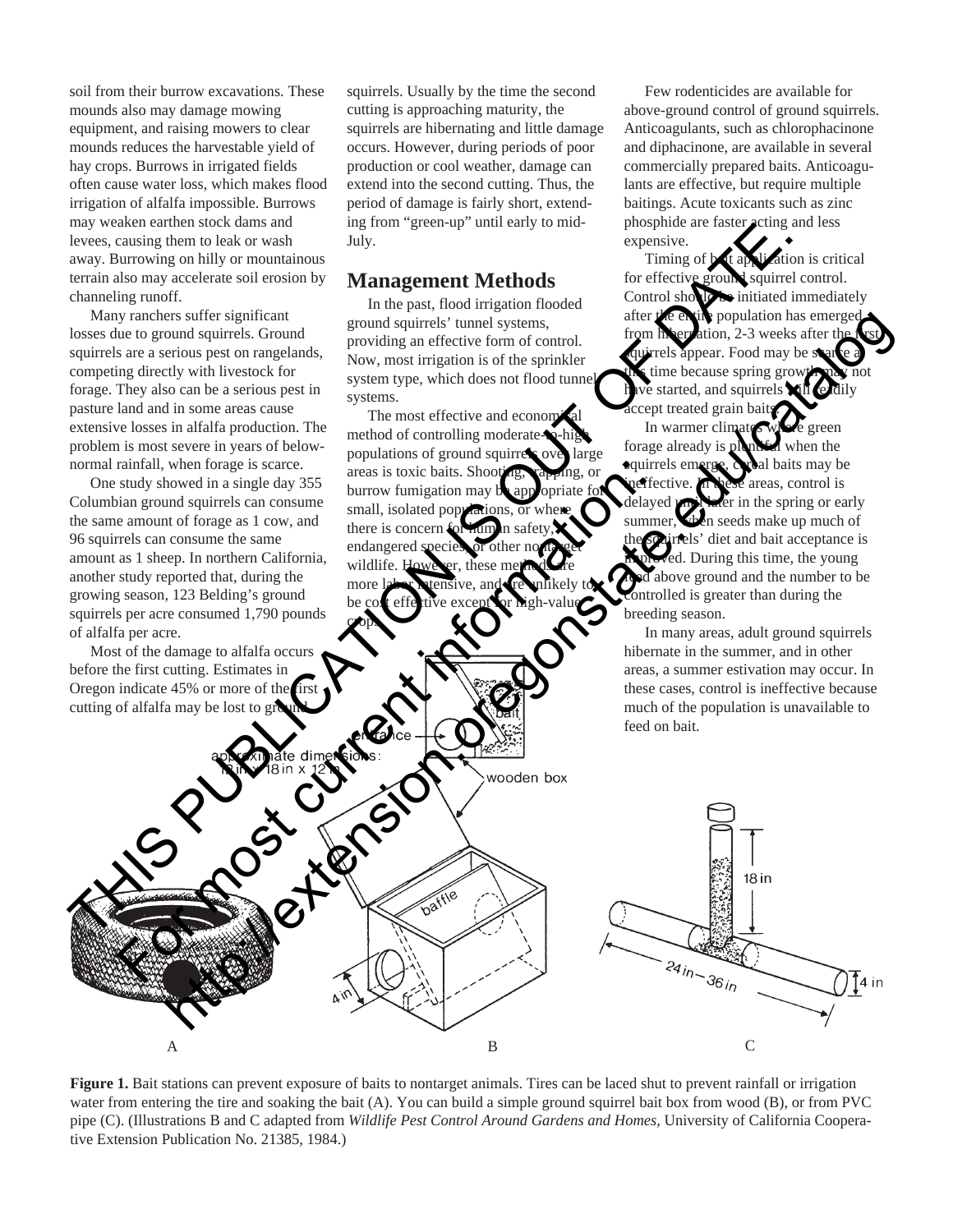Three methods of poison bait application are available depending upon the rodenticide and crop (check with your OSU Extension agent for **current** information). The methods include broadcast baiting, spot baiting, and bait stations.

Broadcast baiting is done by aircraft, from the back of a pickup truck, or by hand with a cyclone-type fertilizer spreader. Generally, baits are applied in 30-foot swaths, with a 30-foot interval between swaths. Check your rodenticide labels for application rates.

Spot baiting is done simply by scattering a teaspoon of bait directly behind the squirrel's burrow, or preferably along feeding trails. Spot baiting is used to reduce populations in small acreages, ditch banks, and dams.

Bait stations (24- to 36-inch sections of irrigation pipe, old tires, or other designs, as illustrated) are placed at 100 foot intervals throughout fields and kept supplied with poison baits. Bait stations also are used to reduce populations in small acreages, ditch banks, and dams.

Costs and effectiveness of three poison baiting methods and shooting (Table 2) differ markedly. Broadcast baiting is the cheapest and most effective method, followed by bait stations. Shooting is the costliest, least effective and most time-consuming method.

Control measures using burrow gants such as sodium nitrate, potassi nitrate, and aluminum phosph very effective, but fumig more expensive than **baiting**. The ga cartridges used most commonly are cardboard cylinders containing a mixture of ingredients with a fuse insert are igni The bur newspaper and then with sod or soil to keep the toxic gases from escaping. In the both of place is a specified will constrained by the control of place is a specified by the control of the specified by the control of the specified by the control of the specified by the control of the specified b to the current of the current of the current of the current and solid and  $\mathbf{F}$  and  $\mathbf{F}$  and  $\mathbf{F}$  and  $\mathbf{F}$  and  $\mathbf{F}$  and  $\mathbf{F}$  and  $\mathbf{F}$  and  $\mathbf{F}$  and  $\mathbf{F}$  and  $\mathbf{F}$  and  $\mathbf{F}$  and  $\mathbf$ 

The best time to use fumigants is in the spring cient to prevent rapid loss of the gas. The burrows should be checked week after fumigation, and all opened holes should be retreated. Fumigants will not work effectively in dry or coarse-textured soils. Fumigants are not effective when the animals are hibernating, because their metabolic rate is low and they sometimes construct earth plugs in the burrow to seal themselves in until spring.

#### **Table 2. Cost and effectiveness of poison baiting and shooting for control of ground squirrels**

| Method         | Application time<br>(hrs/acre) | $Cost/acre (\$)$ | Population<br>reduction $(\%)$ |
|----------------|--------------------------------|------------------|--------------------------------|
| Broadcast bait | 0.01                           | 7.50             | 75                             |
| Bait station   | 1.0                            | $7.50 - 15.00*$  | 60                             |
| Spot bait      | 1.0                            | 15.00            | 75                             |
| Shooting       | 2.0                            | 20.00            |                                |

\* Cost varies with expense of bait station

#### **Environmental Hazards**

Increasing public concern is being expressed about the associated environmental hazards of pesticides. Studies show that even with proper use, some nontarget wildlife are being exposed to pesticides.

Shooting provides no risk to nontarget wildlife, but in areas adjacent to housing shooting may place humans and risk. In these situations, shooting unacceptable.

Pesticides nontarget wildlife, but some application methods are less risky than others. Placing bail in covered bait stations reduces nontarget exposure to birds and la ver mammals such as deer. Placing bait around burrow systems could expose birds to a concentrated dose of esticide.

Broadcast baiting does spatter bait ttered so azard to birds unless it is readily use of pesticides, method of application, greater risk to nontarget wildlife.

### **Endangered Species Warning**

The presence of an endangered or threatened species of plant or animal in the area where you plan to take action chemical, nonchemical, mechanical, or otherwise—could preclude use of this action. If you are aware of an endangered or threatened species, or its critical habitat, in an area where you plan to take this action, you must contact the U.S. Fish and Wildlife Service for further information before taking the action.

# **S** Safely!

bective clothing and devices as recommended. Bathe or shower after

Read the pesticide you've used the Follow closely the instructions on the label (and any other directions you have)

Be cautious when you apply pestilow your legal responsibility a pesticide applicator. You may be ble for injury or damage resulting from pesticide use.

# **When is Control Needed?**

In pest control, the question often is asked, "Do the costs of anticipated damage justify the known costs of control?" Pesticide costs are so low (\$7.50-\$15.00/acre) that the presence of even a few ground squirrels (20-25/acre) justifies use of control. Control is cheaper when numbers are low than when populations expand. For the control of the control of the control of the control of the control of the control of the control of the control of the control of the control of the control of the control of the control of the control of the con

The extent of squirrel damage to ditches and dams often is hard to diagnose visually; a good rule of thumb is, if you find ground squirrel burrows on dams or ditch banks, try to remove the squirrels before collapse occurs. Burrow building for 2-5 years can lead to collapse.

As one would expect, the number of squirrels per acre and the amount of damage are directly related. To estimate the percentage of first cutting you will lose to squirrels, use this rough rule of thumb: In April, before young emerge, count the ground squirrels per acre you see in 5 minutes and multiply by 0.25. Example: You count 20 squirrels on an acre in 5 minutes. Multiply 20 by 0.25, and you can estimate that the squirrels